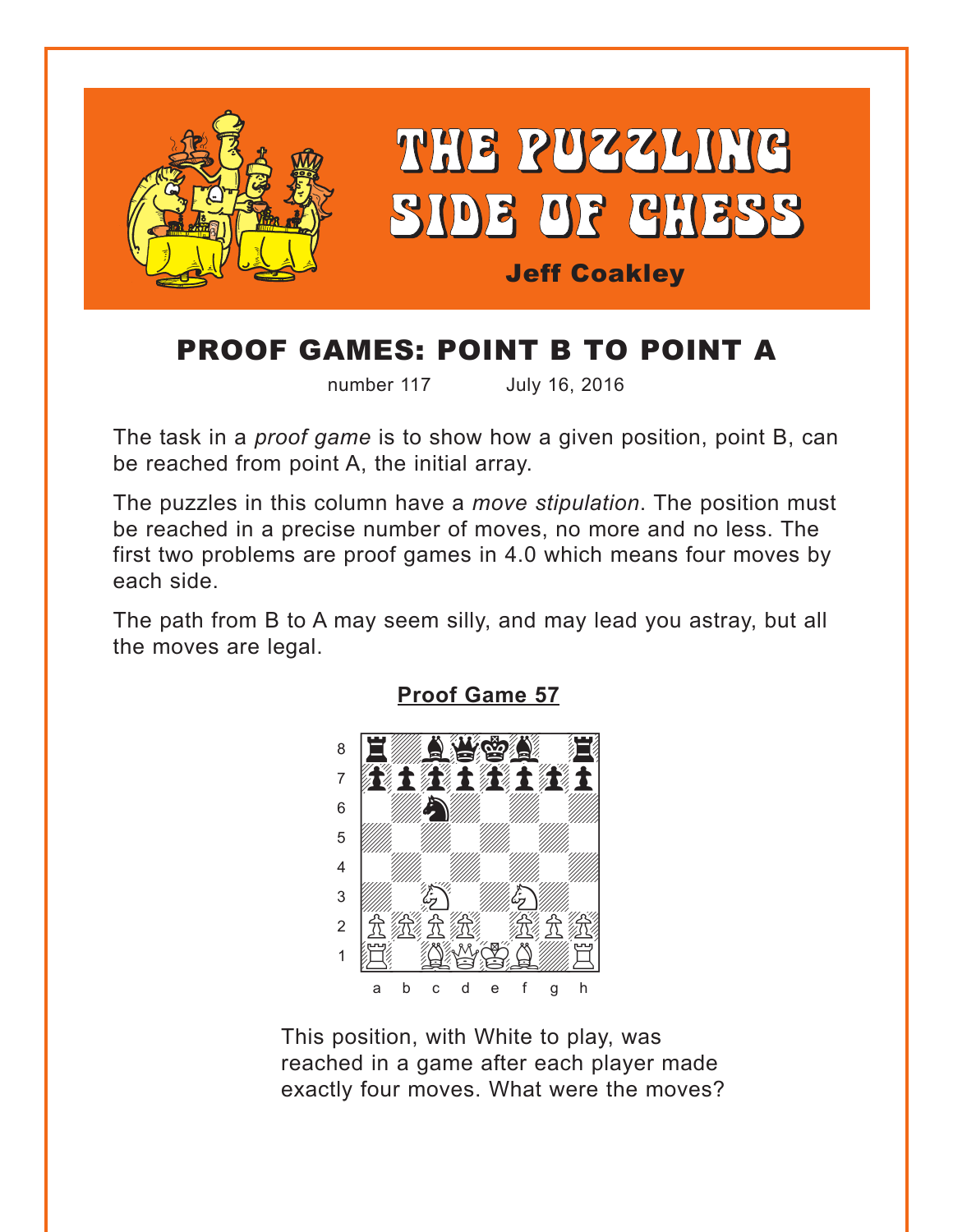<span id="page-1-0"></span>

The Chess Detective's Handbook by Harmonius Hound Chapter 2 A Sharp Eye and a Determined Search for Essential Clues





This position was reached after Black's fourth turn. What were the moves?

Proof game columns are now a monthly occurrence on the Puzzling Side of Chess. The regular menu features two "4.0 PG's", a synthetic game, and one or two longer proof games.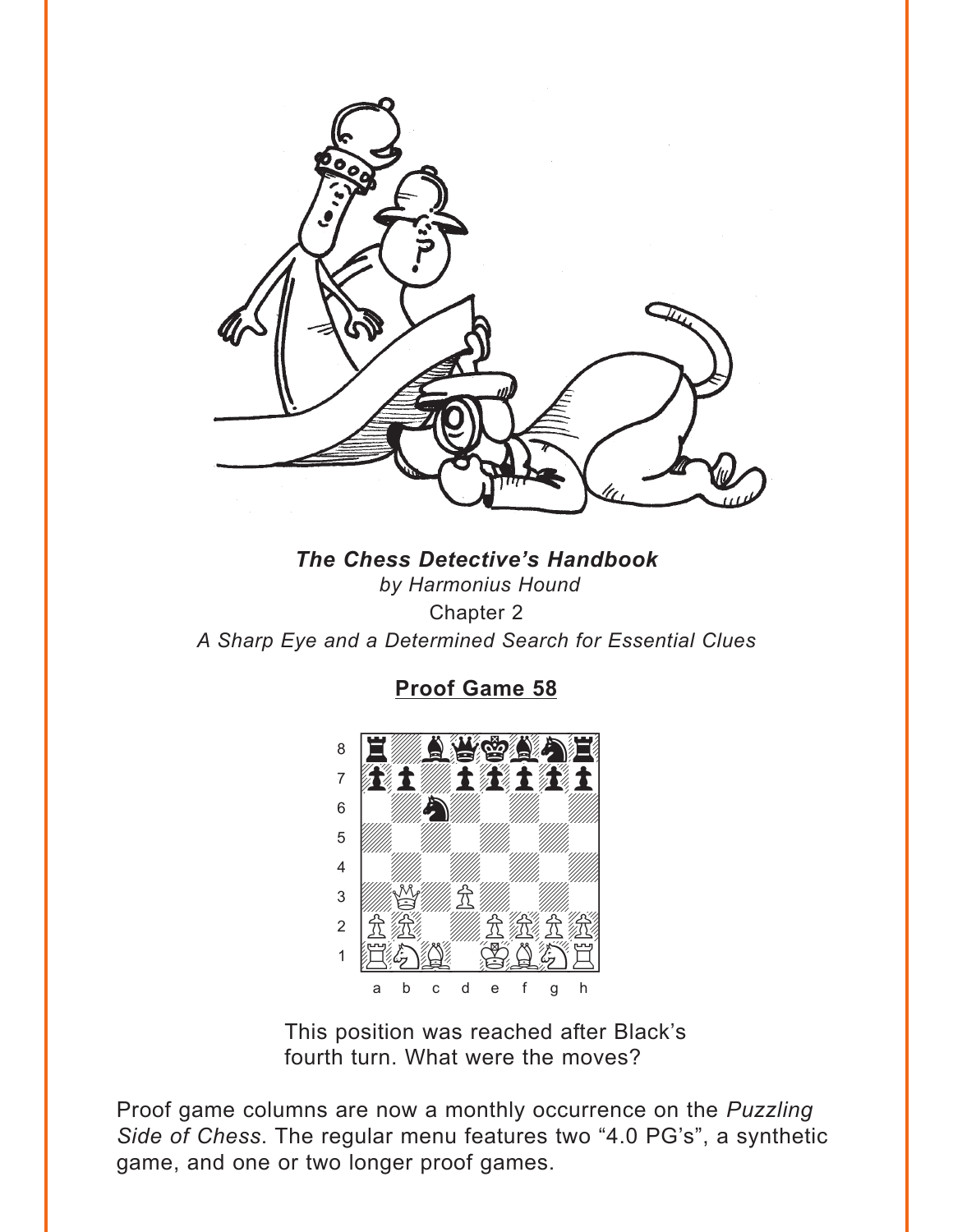<span id="page-2-0"></span>A *synthetic game* is similar to a proof game. But instead of finding the move sequence that leads to a given position, the task is to compose a game that ends with a particular move.



**[Synthetic Game 24](#page-5-0)**

Compose a game that ends with the move **4...g4#**.

The two longer games this week are length 4.5 and 5.5. Number 22 is a queenless Old Indian. Tricky, though not likely to stump an experienced sleuth.



**[Longer Proof Game 22](#page-6-0)** (4.5 moves)

This position was reached after White's fifth turn. What were the moves?

Number 23 is a tougher case. Don't let the apparent simplicity of the position mislead you. Your deductive skills will be put to the test.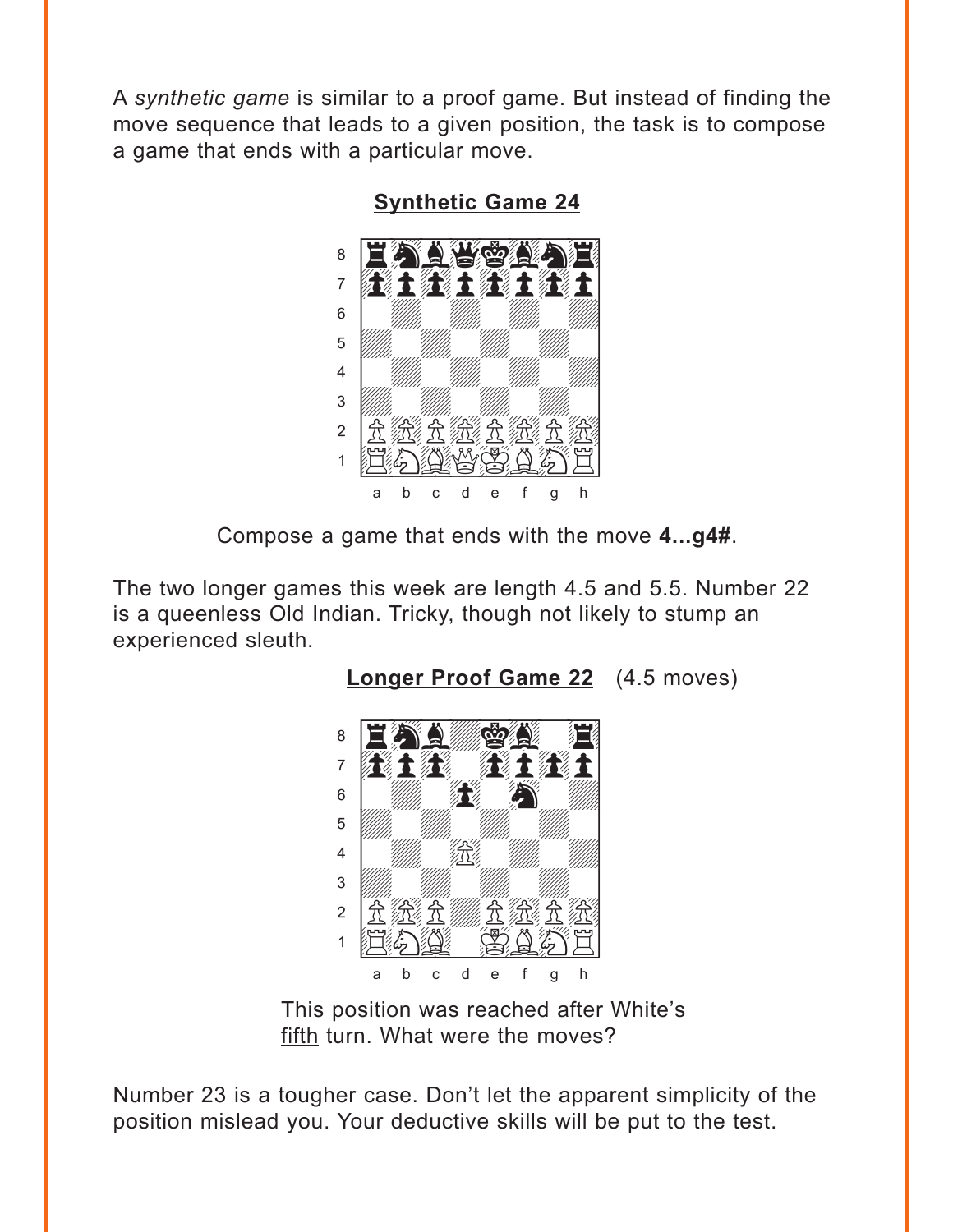<span id="page-3-0"></span>It was a peaceful evening at the City Club. At least it was at the time our story begins. Harmonius Hound was relaxing in his favourite easy chair, enjoying an after-dinner smoke.

When suddenly, in burst an uninvited and obviously ill-mannered rabbit. "Hey, dog! Are you the smart guy who does all the chess puzzles?"

The hound was astounded, almost dumbfounded, by the rabbit's audacity. "Well, young fellow, I have been known to solve a few mysteries."

"Okay, Jack, see if you can figure this one out!" And without further ado, whatever 'ado' is, the tactless rabbit proceeded to set up the pieces. "Here is the position after White's sixth turn. So tell me, dog, how did the game go?"



**Longer Proof Game 23** (5.5 moves)

This position was reached after White's sixth turn. What were the moves?

Before anyone could tell him otherwise, the impetuous intruder plopped down in the seat beside the hound, staring intensely and intently into our hero's eyes.

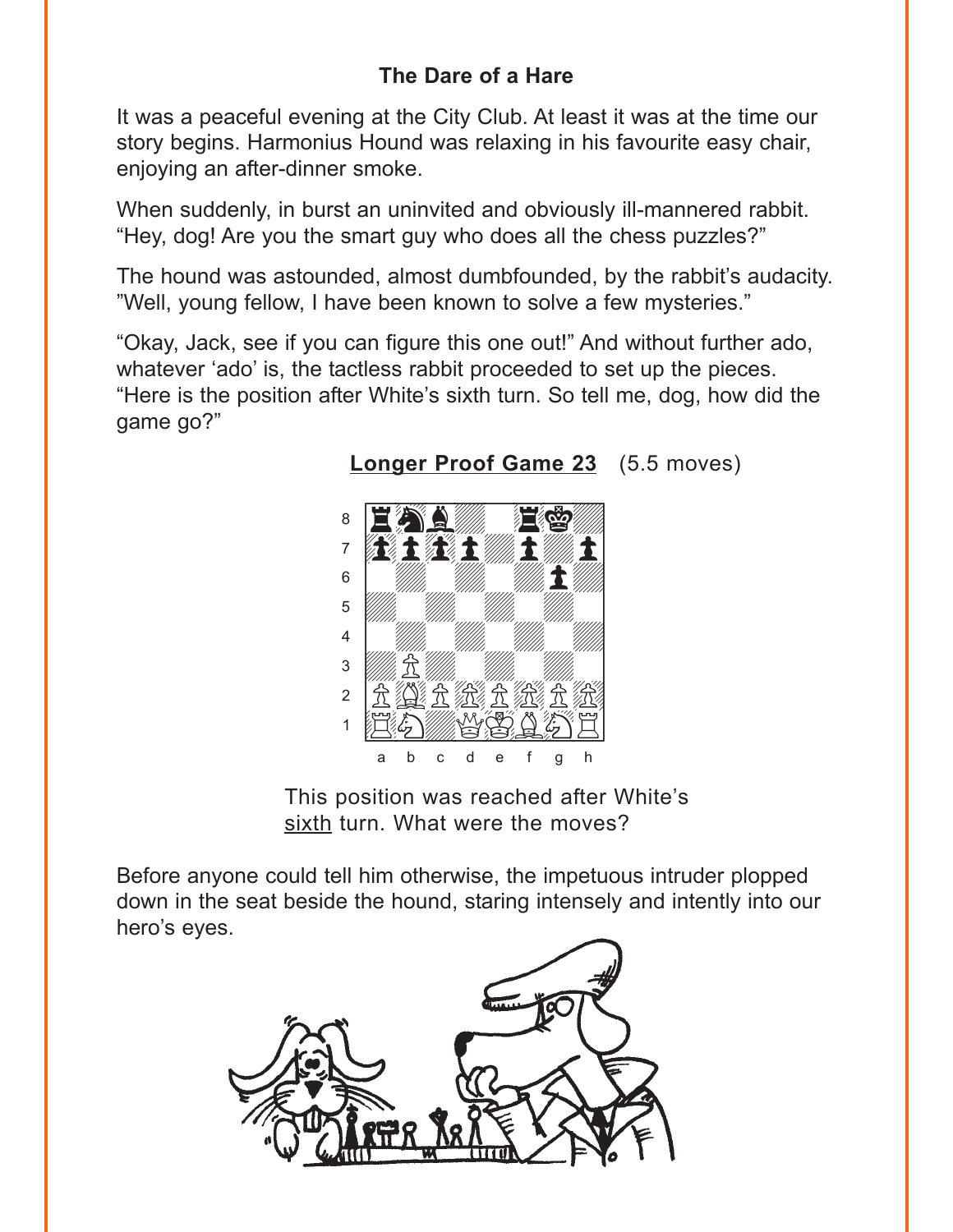<span id="page-4-0"></span>Despite the rabbit's crass behaviour, Harmonius was intrigued by the challenge. "All right, wise guy, but once I solve it, you have to leave." Then raising a finger, he added, "And not come back!"

And so the pondering commenced. The search for clues. Identifying the impossible, contemplating the improbable. Another puff on the pipe, and a scratch of the head. Waiting for the inevitable flash of insight.



## **SOLUTIONS**

All proof games by J. Coakley, Puzzling Side of Chess (2016).

**PDF hyperlinks.** You can advance to the solution of any puzzle by clicking on the underlined title above the diagram. To return to the puzzle, click on the title above the solution diagram.

**Archives.** Other columns with similar problems can be found in the Puzzling Side archives.



**Proof Game 57** 

1.e3 Nf6 2.e4 Nxe4 3.Nf3 Nc3 4.Nxc3 Nc6

The Three Knights Game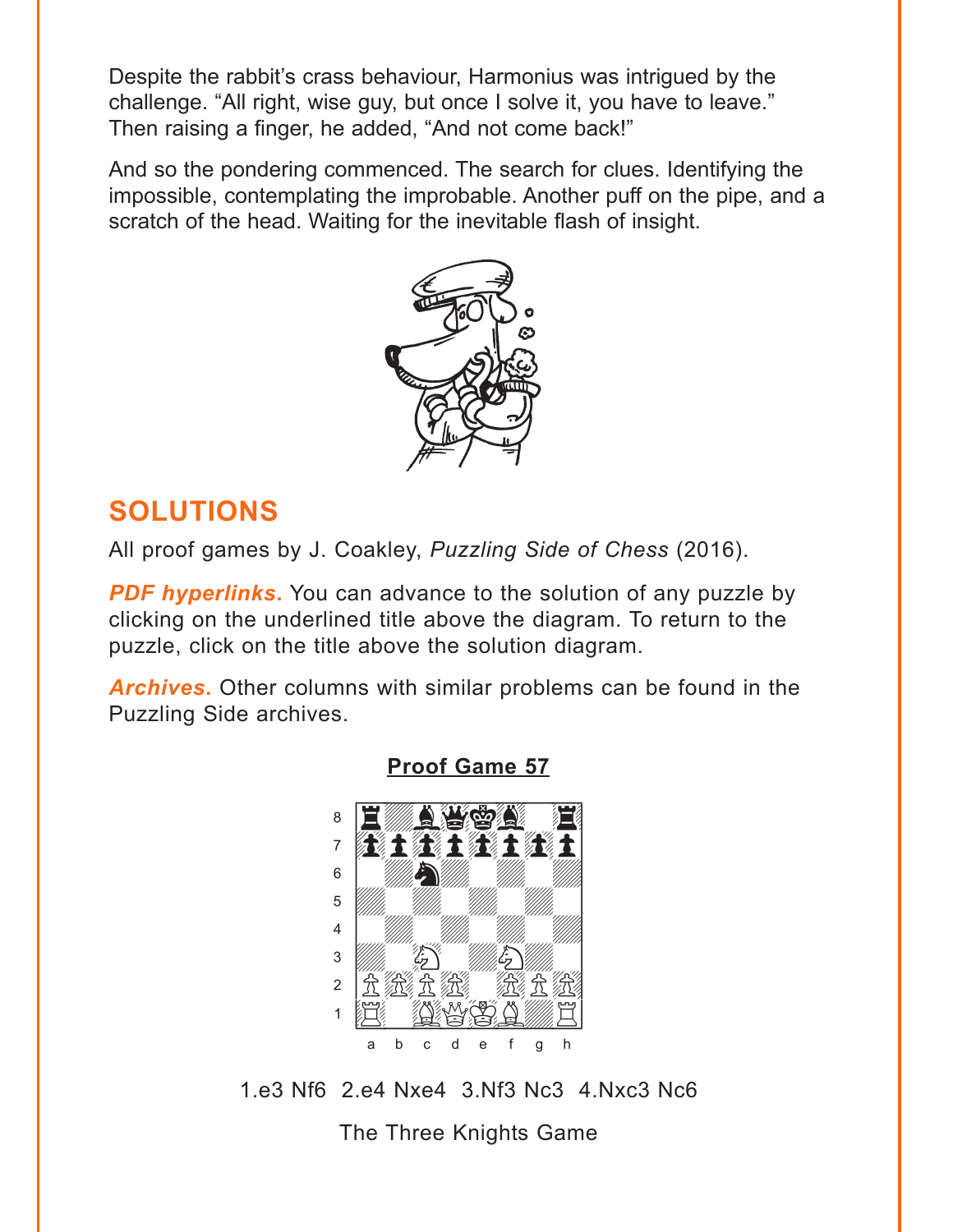## **[Proof Game 58](#page-1-0)**

<span id="page-5-0"></span>

1.d4 c5 2.Qd3 cxd4 3.Qb3 d3 4.cxd3 Nc6

A deceptive white queen, reaching b3 through the now occupied d3 square.

## **[Synthetic Game 24](#page-2-0)**

George Jelliss 1981 *En Passant* (National Correspondence Chess Club)



1.e3 d5 2.Ke2 Qd6 3.Kf3 g5 4.Be2 **g4#**

Black's first three moves can be played in different orders. White could also play 4.Qe2 or 4.Ne2.